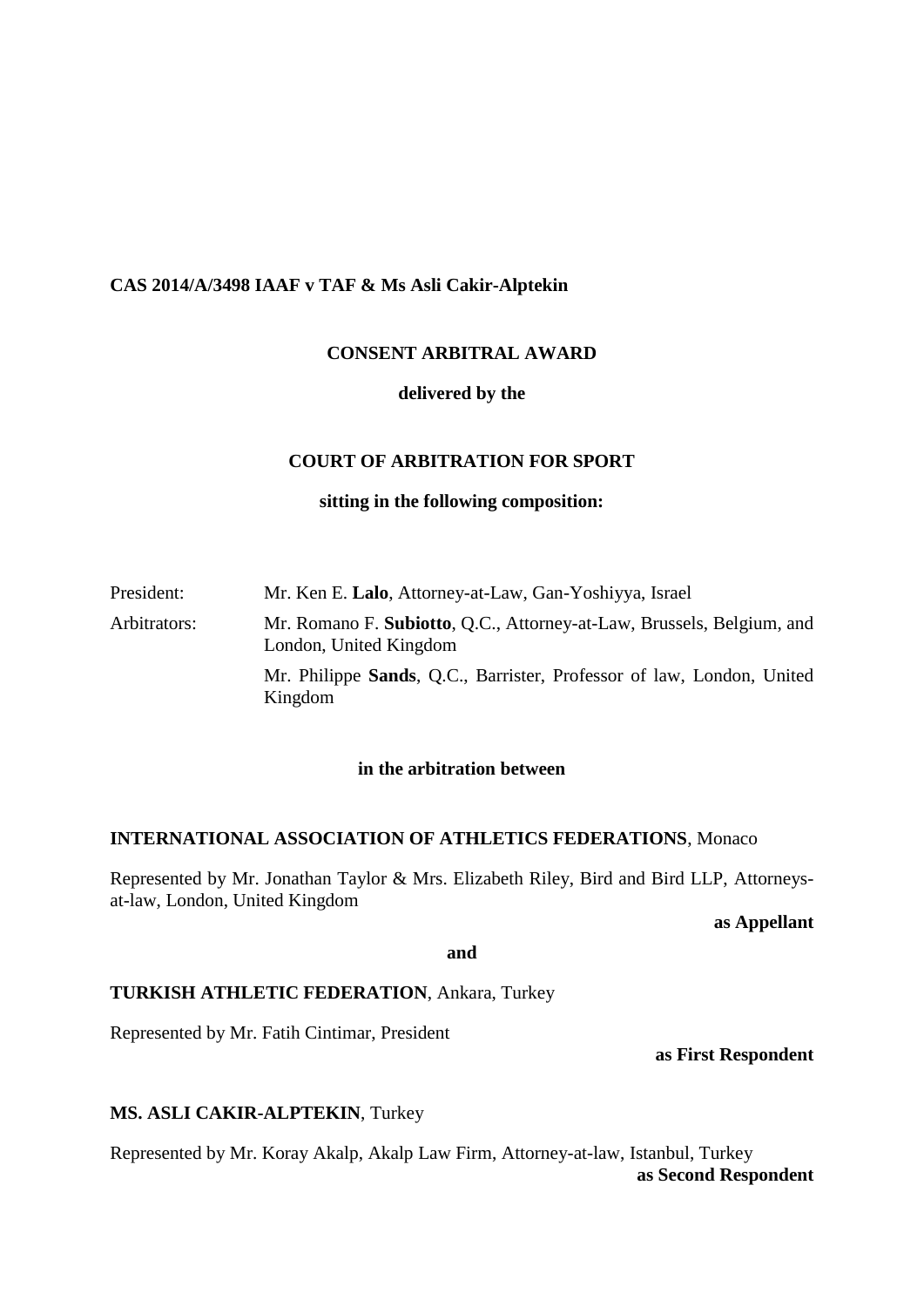## **I. PARTIES**

- 1. The International Association of Athletics Federations ("**IAAF**") is the international governing body for track and field athletes recognized as such by the International Olympic Committee. The membership of the IAAF primarily comprises national and regional athletics federations. It has its seat and headquarters in Monaco.
- 2. The Turkish Athletic Federation ("**TAF**") is the national governing body for track and field athletes in Turkey. It has its headquarters in Ankara and is the relevant member federation of the IAAF for Turkey.
- 3. Ms. Asli Cakir-Alptekin (the "**Athlete**") is an athlete of Turkish nationality and is affiliated to the TAF. She is a middle distance runner, specialising in 1,500 meter events and is an international-level athlete under the IAAF rules.

## **II. JURISDICTION**

4. The IAAF relies on Rule 42 and in particular paragraphs 1, 2, 3, 13, 16, 17, 20 and 22 of the IAAF Rules (2012 – 2013 Edition) ("**IAAF Rules**") as conferring jurisdiction on the Court of Arbitration for Sport ("**CAS**"). The jurisdiction of the CAS over this matter is not disputed by the TAF or the Athlete (the "**Respondents**"). Such jurisdiction has been further confirmed in the Order of Procedure executed by the parties and in the context of the settlement agreement reached by the parties, as later described.

## **III. FACTUAL BACKGROUND OF THE DISPUTE AND PROCEDURAL HISTORY**

- 5. On 10 January 2013, the Athlete was formally charged by IAAF with an anti-doping rule violation on the basis of her Athlete Biological Passport Profile consisting of several variable measurements between 29 July 2010 and 17 October 2012, reviewed and analysed by an Expert Panel.
- 6. The Athlete's case was heard in accordance with IAAF Rule 38 by the TAF Disciplinary Board.
- 7. On 19 December 2013, the TAF Disciplinary Board issued a decision referenced 2013/79K, the English version of which has been delivered to and received by IAAF on 29 December 2013, which stated in its pertinent part as follows (the "**Appealed Decision**"):

## *" DECISION:*

*Under the above mentioned grounds;*

*It is decided with unanimity on 19.12.2013 that the athlete has not violated anti-doping rules, so THERE IS NO NEED TO IMPOSE A PENALTY ON THE ATHLETE,*

*The provisional suspension of the athlete shall be cancelled.*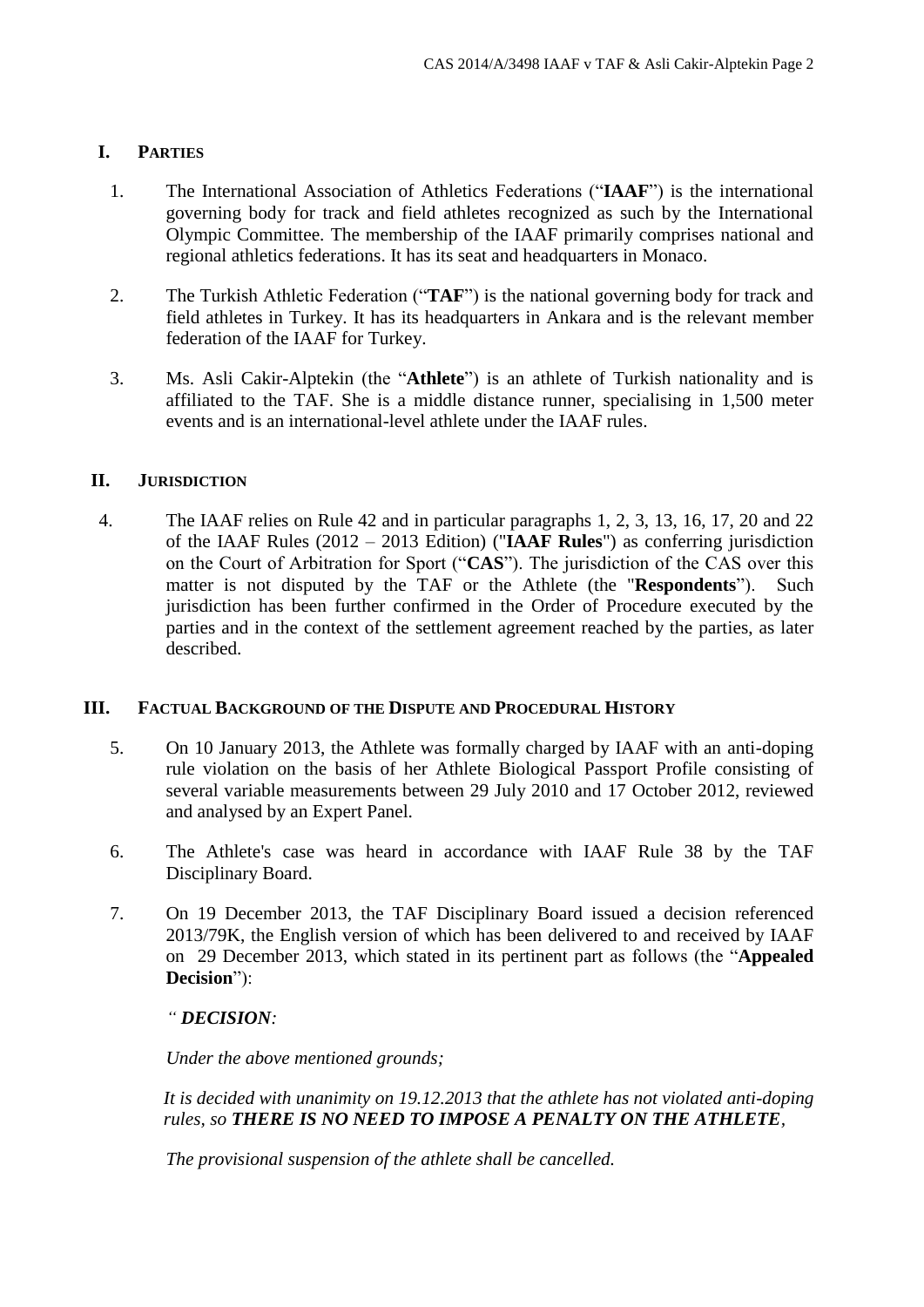*In 5 days from the date of the decision, the decision might be appealed (under TAF Disciplinary Regulation article 52 and 53) to SGMTK (General Directorate of Sports Arbitration Board)."*

- 8. The TAF Disciplinary Board thus concluded that the Athlete Biological Passport's evidence as submitted by IAAF was not sufficient to support an anti-doping rule violation against the Athlete and that she should be exonerated accordingly. The IAAF disagreed with that decision since it considered that the Biological Passport profile of the Athlete constituted evidence that she used a prohibited substance or a prohibited method. The IAAF considered that the Athlete was guilty of an anti-doping rule violation in accordance with IAAF Rule 32.2(b), being a second anti-doping rule violation by the Athlete, which in the circumstances of this case warranted the imposition of a life-time ban on the Athlete under IAAF Rules 40.6 and 40.7.
- 9. On 12 February 2014, in accordance with Articles R47 and R48 of the Code of Sportsrelated Arbitration (the "**CAS Code**"), the IAAF filed a statement of appeal and had the following requests for relief:

*"The IAAF hereby respectfully requests CAS to rule the following, that:*

- *(i) The IAAF's appeal is admissible;*
- *(ii) The decision of the TAF Disciplinary Board dated 19 December 2013 be set aside;*
- *(iii) Ms Cakir Alptekin be found guilty of an anti-doping rule violation in accordance with IAAF Rule 32.2(b);*
- *(iv) A life-time ban be imposed upon Ms Cakir Alptekin for a second serious antidoping rule violation in accordance with IAAF Rule 40.7;*
- *(v) All competitive results obtained by Ms Cakir Alptekin from the date of commission of her anti-doping rule violation through to the commencement of her provisional suspension shall be disqualified, will all resulting consequences, in accordance with IAAF Rule 40.8.*
- *(vi) The IAAF be granted its costs in the appeal (including CAS costs), such costs to be assessed."*
- 10. In its statement of appeal the IAAF nominated Mr. Romano F. Subiotto as an arbitrator.
- 11. On 24 February 2014, the IAAF filed a request for disclosure.
- 12. On 6 March 2014, the Athlete nominated Mr. Philippe Sands as an arbitrator, which request was repeated and further supported by the Athlete in her letters of 19 March, 18 April, 1 May and 7 May 2014. The IAAF, in its letters dated 13 March, 25 March, 2 April and 25 April 2015, objected to such nomination based on the possible lateness of the request, finally leaving the decision regarding such nomination to the President of the CAS Appeals Division. In its letter dated 7 May 2014 the IAAF again objected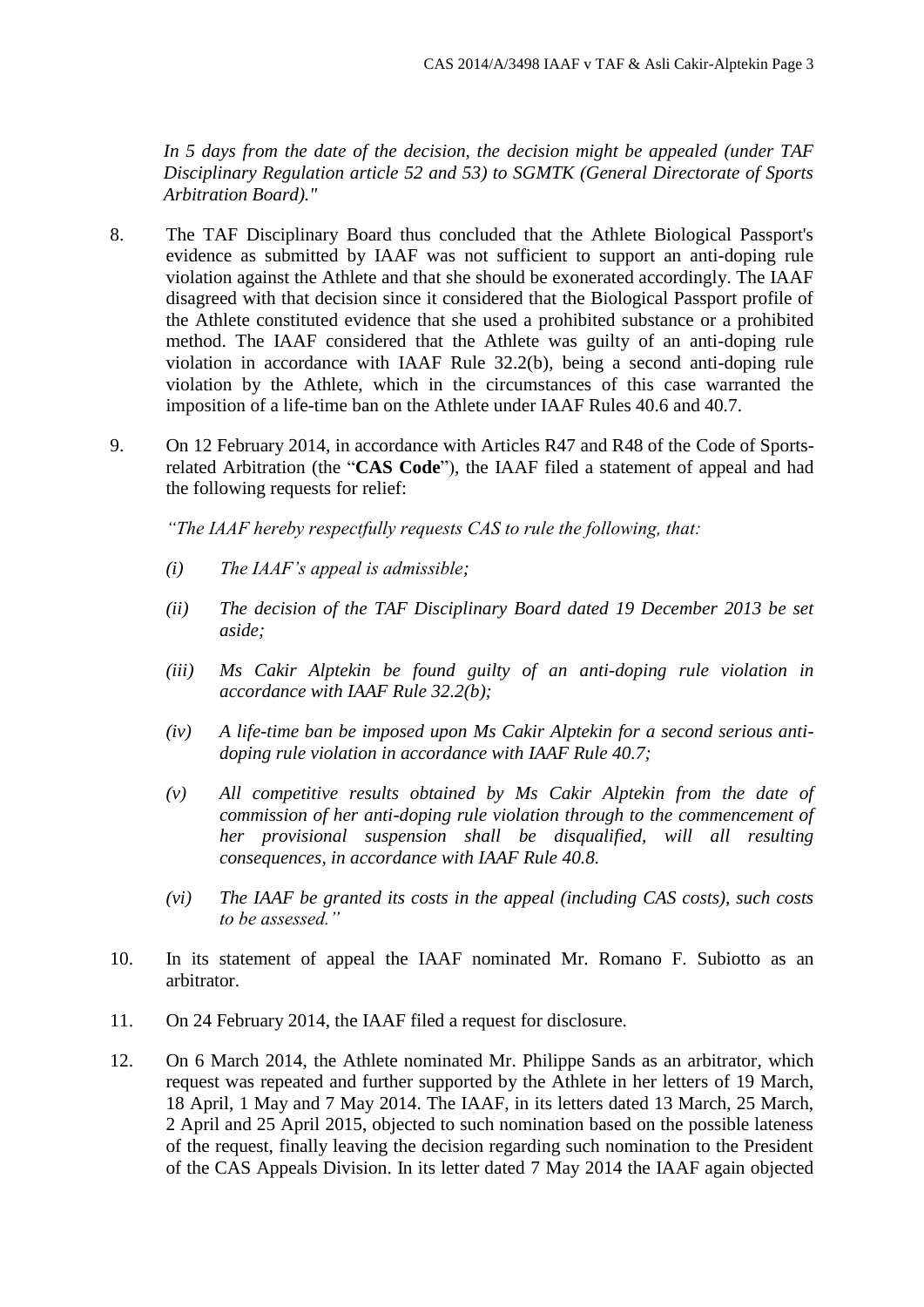to the Athlete's proposal to nominate Mr. Philippe Sands as an arbitrator. The TAF never provided its position in respect of the nomination of an arbitrator by the Athlete. On 9 May 2014, the Appellant finally agreed to the appointment of Mr Philippe Sands as arbitrator for the Respondents in the present matter.

- 13. By a letter dated 12 May 2014, the CAS Court Office, pursuant to Article R54 of the CAS Code and on behalf of the President of the CAS Appeals Division, informed the parties that the panel to hear the appeal had been constituted as follows: President, Mr. Ken E. Lalo, Attorney-at-Law, Gan-Yoshiyya, Israel, Mr. Romano F. Subiotto, Q, solicitor-advocate, Brussels, Belgium and London, United Kingdom and Mr. Philippe Sands QC, barrister in London, United Kingdom.
- 14. On 19 May 2014, the Panel granted the IAAF's request for disclosure and decided that the deadline for the IAAF to file its appeal brief would start from the receipt of the requested documents from the Respondents.
- 15. On 2 June 2014, the Athlete filed her response to the document production order.
- 16. On 5 June 2014, the IAAF indicated that the Athlete did not comply with the Panel's order of 19 May 2014 and requested that the Panel's order be enforced.
- 17. On 11 June 2014, the Athlete submitted further documents pursuant to the Panel's order of 19 May 2014.
- 18. On 13 June 2014, the IAAF indicated that the Athlete had again failed to fully comply with the Panel's order of 19 May 2014.
- 19. On 17 June 2014, the Panel ordered the Athlete to comply with its order of 19 May 2014 and to provide additional information, documents and materials.
- 20. On 23 June 2014, the Athlete filed the requested documents.
- 21. On 9 July 2014, the IAAF filed its Appeal Brief in accordance with Article R51 of the CAS Code and had the following requests for relief:

*"68. For the reasons set out above, the IAAF respectfully requests that the CAS Panel rule as follows:*

- *68.1 The IAAF's appeal against the TAF Decision is admissible.*
- *68.2 The TAF Decision is set aside.*
- *68.3 Ms Alptekin committed an anti-doping rule violation under IAAF Rule 32.2(b), in that she Used a Prohibited Substance (an erythropoiesis-stimulating agent) or a prohibited Method (blood transfusion), starting prior to the 2010 European Championships and continuing through to mid-2012.*
- *68.4 A life-time period of ineligibility is imposed on Ms Alptekin pursuant to IAAF Rule 40.7(a).*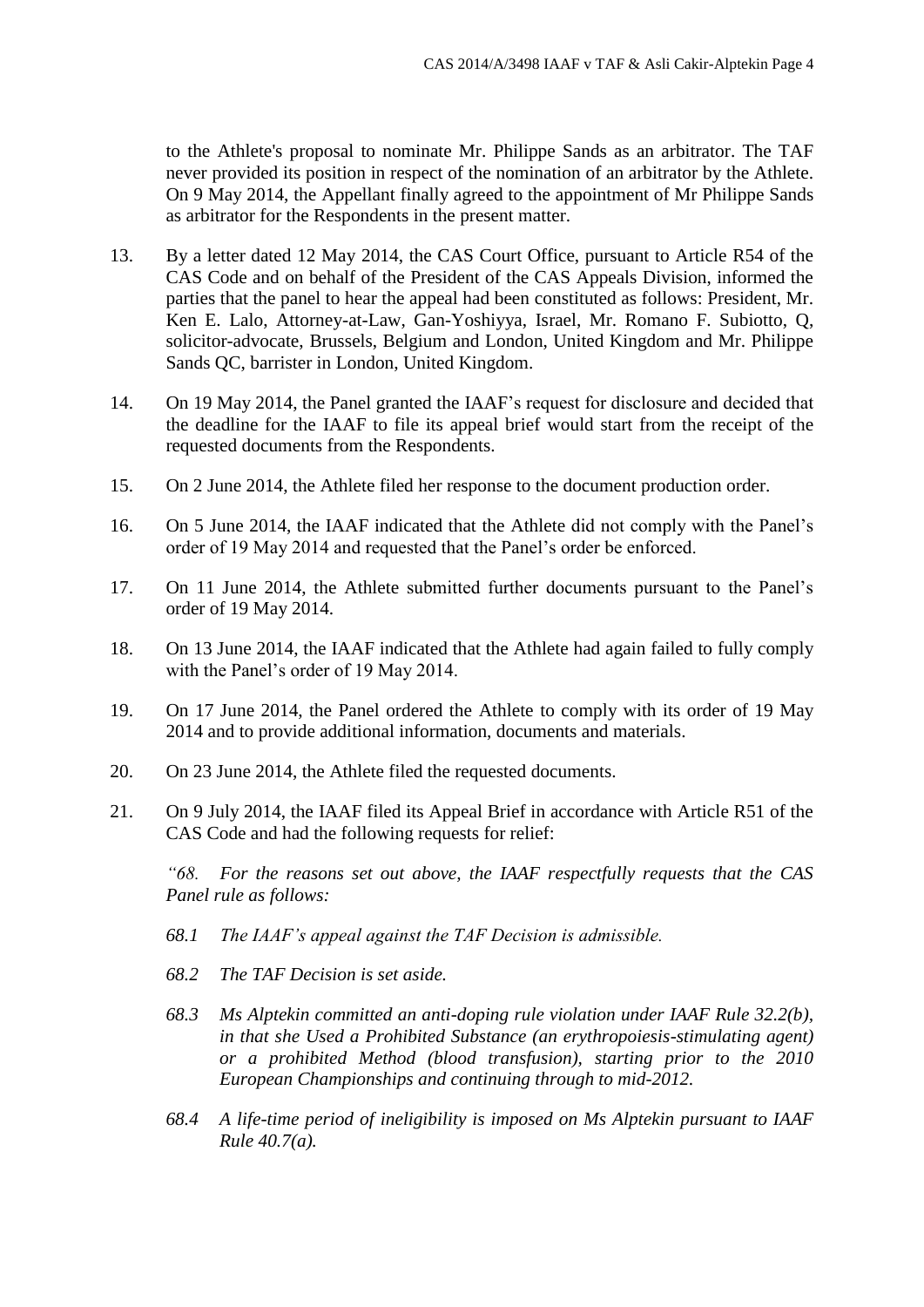- *68.5 Pursuant to IAAF Rule 40.8, all the competitive results obtained by Ms Alptekin from 29 July 2010 on are disqualified, with all resulting consequences, including the forfeiture of all titles, awards, medals, points, and prize and appearance money.*
- *68.6 Ms Alptekin is ordered to pay the IAAF the costs it has incurred in bringing this appeal, in accordance with IAAF Rule 42.24.*

*69. The CAS Panel is also invited to grant the IAAF such other and further relief as the CAS Panel sees fit."*

- 22. On 18 July 2014, the IAAF filed an additional submission letter highlighting certain matters.
- 23. Following certain grants of extensions, including due to a change of the legal counsel representing the Athlete, and on 15 December 2014, the Athlete filed her answer to the IAAF's brief in accordance with Article R55 of the CAS Code, concluding in its pertinent part as follows:

*"4.1 The Second Respondent asserts that she has not manipulated her blood as asserted by the IAAF (i.e. in a manner which is prohibited), and therefore has not committed any anti-doping rule violation as alleged. Any anomalies in her blood profile are explicable by various factors (and combinations of them), including (i) living and training at altitude, (ii) use of altitude-simulating techniques, and/or (iii) medical issues.*

*4.2 The Second Respondent submits that the IAAF has not proved the allegations to the requisite standard, particularly in light of the evidence submitted by the Second Respondent."*

- 24. Following requests made by the IAAF and the Athlete and no response by the TAF, the Panel considered and ordered that a hearing be convened in this case, in accordance with Article R 57 of the CAS Code.
- 25. Scheduling efforts were made by the Panel and the parties and finally the CAS Office informed the parties by a letter dated 17 March 2015 that the Panel had determined to convene a hearing on 2 June 2015, to which the parties, their experts, and witnesses, were invited in accordance with Article R57 of the CAS Code.
- 26. An Order of Procedure was issued and signed on behalf of TAF on 13 April 2015, on behalf of the Athlete on 14 April 2015 and on behalf of IAAF on 15 April 2015.
- 27. On 27 April 2015, the IAAF issued a letter enclosing a proposed hearing schedule agreed by and between the IAAF and the Athlete, with a list of witnesses and further including two additional witness statements. On 8 May 2015, the IAAF proposed a somewhat modified hearing schedule.
- 28. On 15 May 2015, the IAAF asked the Panel to issue an order requiring the Respondents to produce further documents in accordance with Articles R44.3, R51 and R 57 of the CAS Code.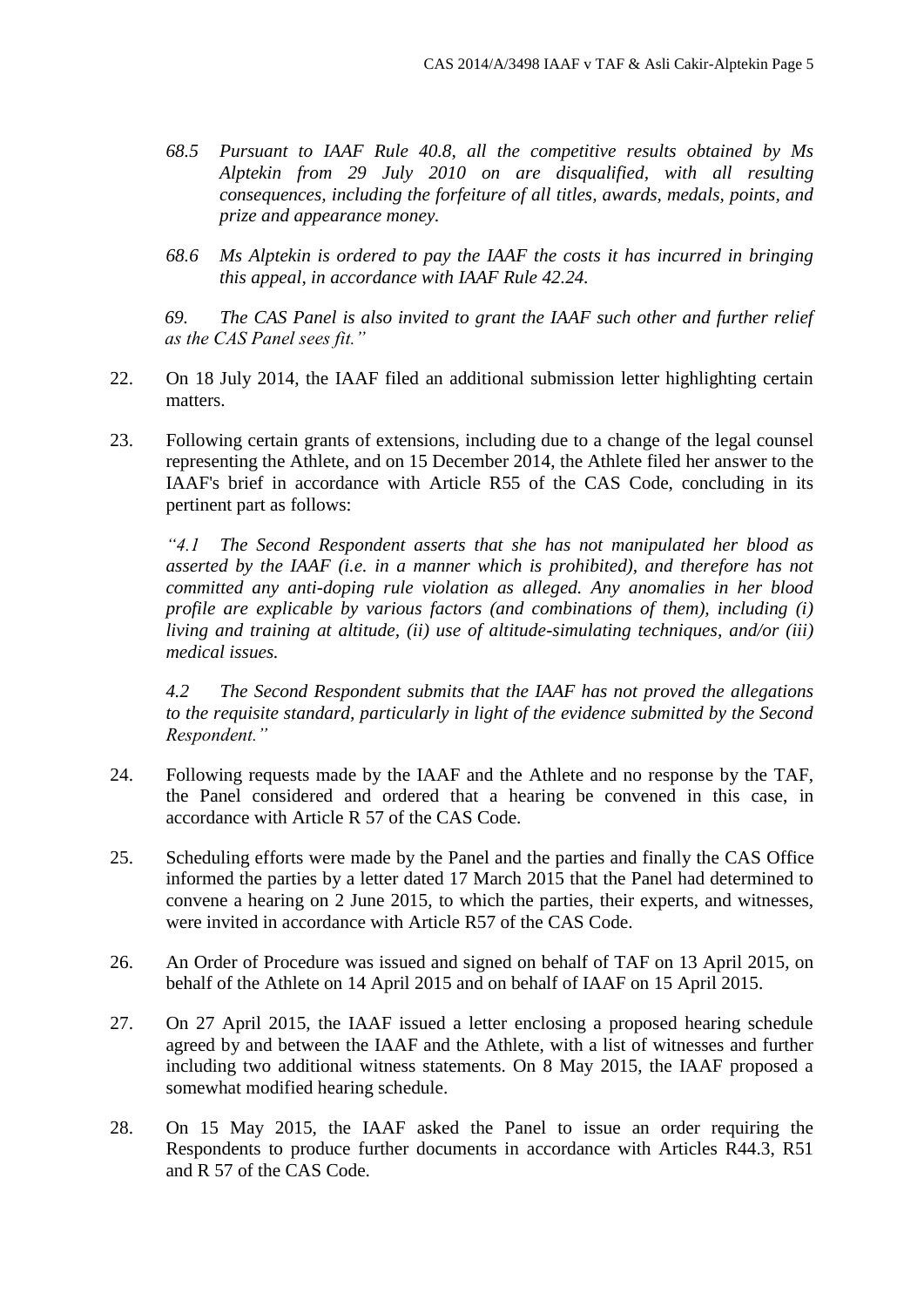- 29. In reply and on 26 May 2015 the Athlete provided a witness statement of Dr. Ahmet Karadac.
- 30. On 29 May 2015, the parties informed the CAS Court Office that they had reached a settlement and that the hearing would no longer be needed.
- 31. On 17 June 2015, the parties submitted a signed copy of their settlement agreement (the "**Settlement Agreement**") to the CAS Court Office.
- 32. The parties requested the Panel to ratify the following Settlement Agreement:

## *"BEFORE THE COURT OF ARBITRATION FOR SPORT, CAS 2014/A/3498*

*BETWEEN:*

## *INTERNATIONAL ASSOCIATION OF ATHLETICS FEDERATIONS (IAAF)*

*Appellant*

*and*

## *(1) THE TURKISH ATHLETICS FEDERATION (TAF)*

## *(2) MS ASLI CAKIR-ALPTEKIN*

*Respondents*

## *SETTLEMENT AGREEMENT TO BE INCORPORATED IN A CONSENT ARBITRAL AWARD PURSUANT TO CAS CODE ARTICLE R56*

*Whereas:*

- *(a) Ms Cakir-Alptekin was found to have committed a first anti-doping rule violation in 2004 (presence of an anabolic steroid in a urine sample collected from her at the IAAF World Junior Championships in Gressetto, Italy), for which she received a two-year period of ineligibility.*
- *(b) Blood samples were collected from Ms Cakir-Alptekin between 29 July 2010 and*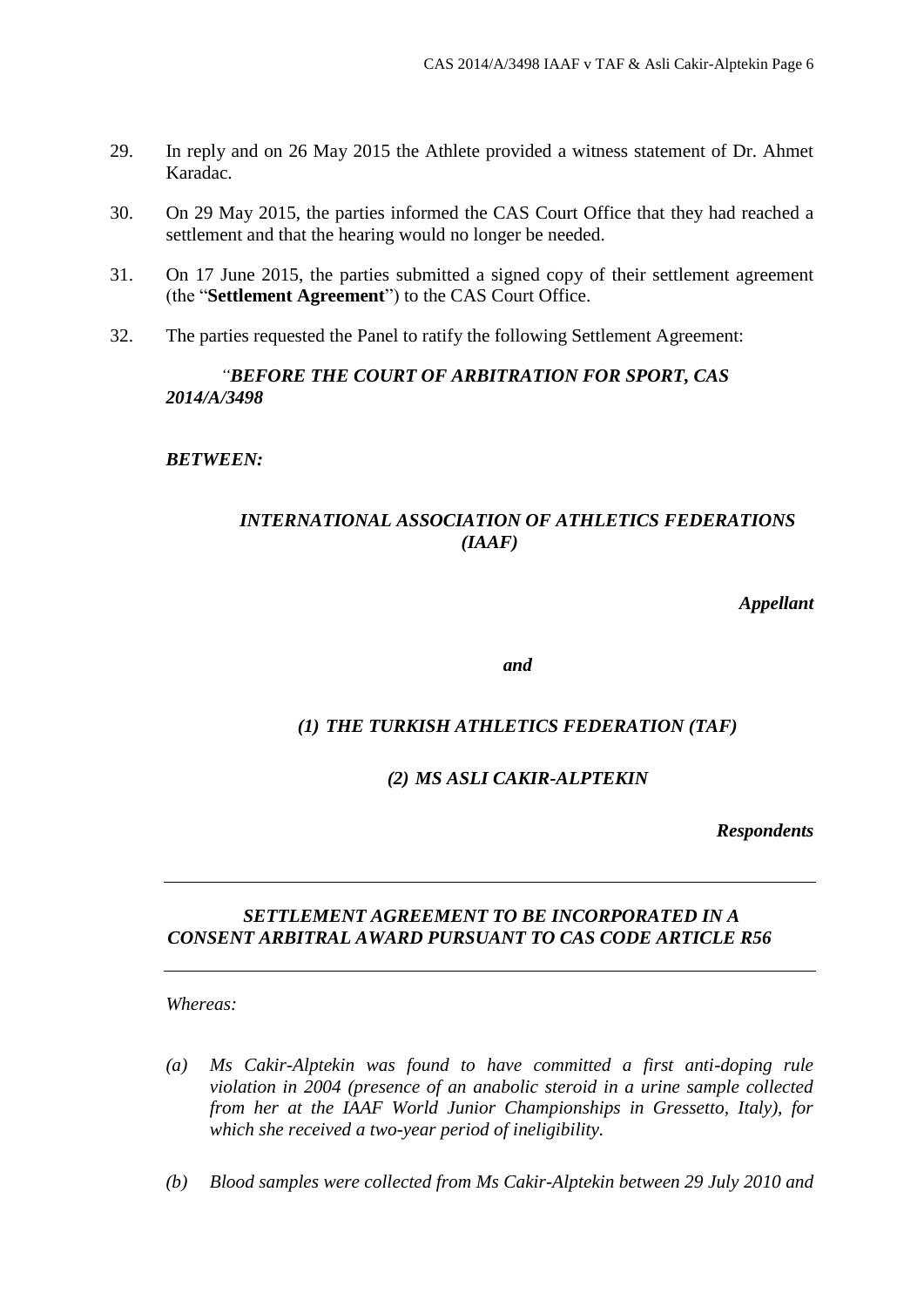*17 October 2012, and biomarker values from those samples were used to create an Athlete Biological Passport profile for Ms Cakir-Alptekin. Three independent experts have unanimously agreed that (i) several of the values found in that profile are abnormal; (ii) they are characteristic of and highly likely to have been caused by some form of blood manipulation; and (iii) the explanations that Ms Cakir-Alptekin has sought to offer for those values are unsubstantiated and/or scientifically unsound and so do not provide a credible non-doping explanation for those values.*

- *(c) On 10 January 2013, relying on the foregoing, the IAAF charged Ms Cakir-Alptekin with committing an anti-doping rule violation under IAAF Rule 32.2(b) (namely, some form of blood manipulation). Ms Cakir-Alptekin was provisionally suspended pending determination of the charge.*
- *(d) By decision dated 19 December 2013, the TAF Disciplinary Board dismissed the charge against Ms Cakir-Alptekin based on its view that the evidence was not sufficient to sustain that charge (the TAF Decision).*
- *(e) On 12 February 2014, the IAAF filed a Statement of Appeal with the CAS, asking for a ruling that:*
	- *(i) The IAAF's appeal is admissible.*
	- *(ii) The TAF Decision be set aside.*
	- *(iii) Ms Cakir-Alptekin be found guilty of committing an anti-doping rule violation under IAAF Rule 32.2(b).*
	- *(iv) A life-time ban be imposed on Ms Cakir-Alptekin under IAAF Rule 40.7(a) (as this is her second anti-doping rule violation).*
	- *(v) All of Ms Cakir-Alptekin's competitive results from the date of commission of her anti-doping rule violation through to the commencement of her provisional suspension be disqualified, with all resulting consequences, in accordance with IAAF Rule 40.8.*
	- *(vi) The IAAF be granted its costs in the appeal (including all CAS costs).*
- *(f) On 12 February 2014, a further provisional suspension was imposed on Ms Cakir-Alptekin pending resolution of the appeal.*
- *(g) As of 1 January 2015, the IAAF adopted revised Anti-Doping Rules that brought into effect the mandatory provisions of the 2015 World Anti-Doping Code. References to IAAF Rules below are to these revised Anti-Doping Rules. (References above are to the Anti-Doping Rules in effect before 1 January 2015).*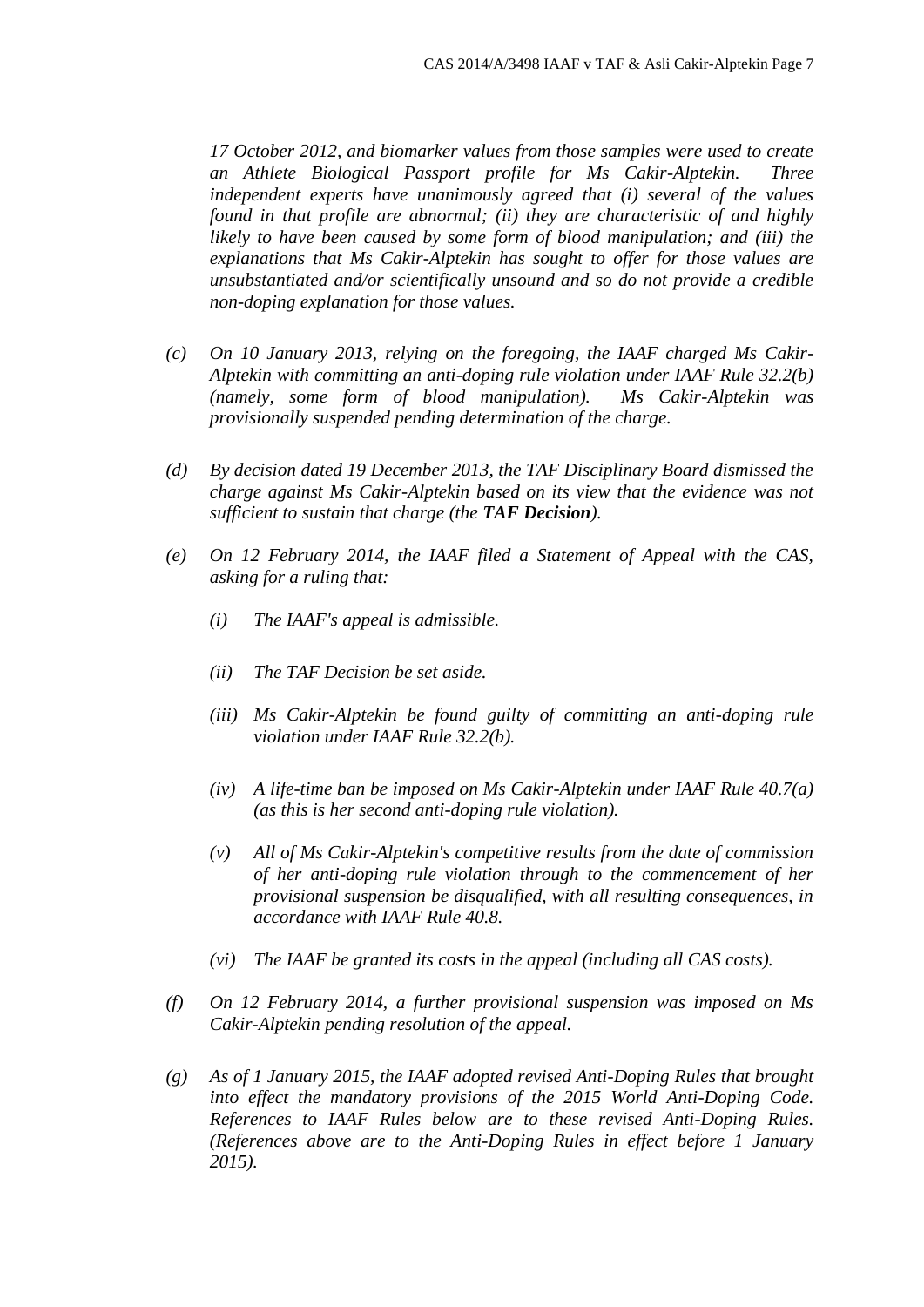- *(h) Following discussions between the parties' respective counsel in advance of the merits hearing scheduled to be held on 2 June 2015 in this matter:*
	- *(i) It has been acknowledged on behalf of Ms Cakir-Alptekin that certain values in her Athlete Biological Passport relating to blood samples collected from her between 29 July 2010 and 17 October 2012 are abnormal, and that she is unable to substantiate the explanations she has offered for those values, and therefore is unable to rebut the IAAF's assertion that those values are the result of some form of blood manipulation contrary to IAAF Rule 32.2(b).*
	- *(ii) It has been acknowledged on behalf of the IAAF that, following the IAAF's revision of its Anti-Doping Rules with effect from 1 January 2015 to reflect the provisions of the 2015 World Anti-Doping Code, Ms Cakir-Alptekin is entitled to argue that, in accordance with IAAF Rule 40.8(a)(iii), the maximum period of ineligibility for a second anti-doping rule violation of this type is eight years.*
- *(i) The TAF reserves its right to claim the reimbursement of all the prize money paid by the General Directorate of Sports of Turkey to Ms Cakir-Alptekin regarding the medals listed under article 5 (b) of this agreement.*
- *(j) The terms set out in this agreement have been agreed as a full and final settlement of all claims relating to the subject-matter of these proceedings. Accordingly, any and all other claims for relief that any party might otherwise have made against another in relation to the subject-matter of these proceedings are released and discharged unconditionally, and they may not be pursued in any form hereafter.*

*NOW, THEREFORE, THE PARTIES HAVE AGREED (SUBJECT ONLY TO THE APPROVAL OF THE CAS) TO THE FOLLOWING TERMS FOR DISPOSAL OF THE APPEAL:* 

- *1. This appeal is admissible.*
- *2. The decision of the TAF Disciplinary Board dated 19 December 2013, dismissing the charge brought against Ms Cakir-Alptekin on 10 January 2013, is set aside.*
- *3. The charge that Ms Cakir-Alptekin committed an anti-doping rule violation under IAAF Rule 32.2(b) (namely, some form of blood manipulation, during the period between 29 July 2010 and 17 October 2012) is upheld by default.*
- *4. This being Ms Cakir-Alptekin's second anti-doping rule violation, she shall serve a period of ineligibility of eight years, in accordance with IAAF Rule*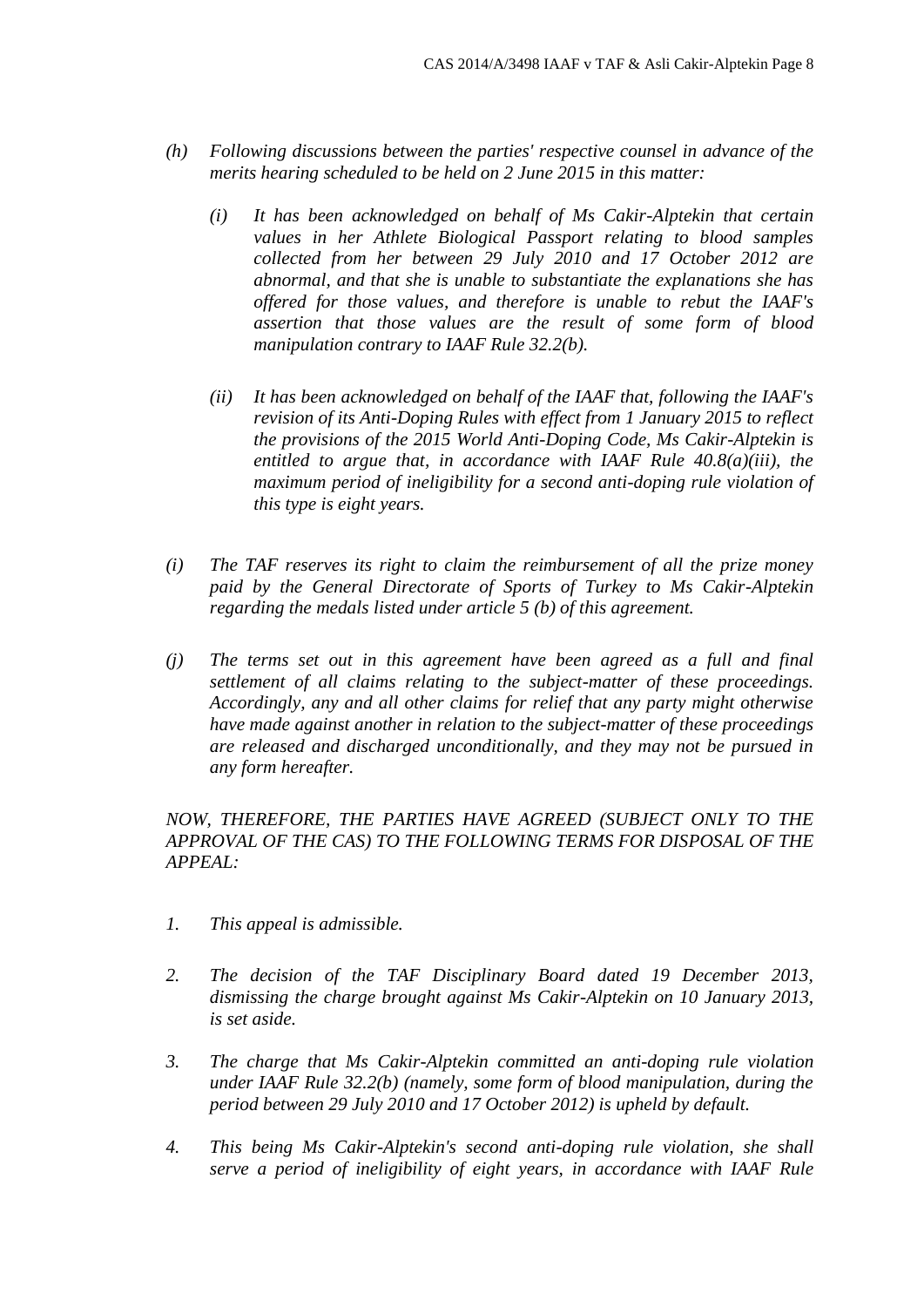*40.8(a)(iii). In accordance with IAAF Rule 40.11(c), she is given credit for the period of provisional suspension that she has served since 10 January 2013, so that this eight-year period of Ineligibility shall be deemed to have expired at midnight on 9 January 2021.* 

*5. In accordance with IAAF Rule 40.9, all competitive results obtained by Ms Cakir-Alptekin from 29 July 2010 onwards are hereby disqualified, and all related titles, awards, medals, points, and prize and appearance money are forfeited, as follows:* 

| (a) | The following competitive results are disqualified: |  |  |  |
|-----|-----------------------------------------------------|--|--|--|
|-----|-----------------------------------------------------|--|--|--|

| 1 August 2010    | European Athletics Championships, Barcelona, outdoor, f5 |
|------------------|----------------------------------------------------------|
| 19 August 2010   | Zurich, outdoor, f11                                     |
| 22 August 2010   | Dubnica nad Váhom Athletic Bridge, Slovakia, f6          |
| 5 September 2010 | IAAF/VTB Bank Continental Cup, outdoor, f5               |
| 30 July 2011     | Budapest, outdoor, f2                                    |
| 21 August 2011   | Summer Universiade, Shenzhen, outdoor, fl                |
| 30 August 2011   | IAAF World Championships, Daegu, outdoor, sf9            |
| 10 March 2012    | IAAF World Indoor Championships, Istanbul, indoor, f3    |
| 1 July 2012      | European Athletics Championships, Helsinki, outdoor, fl  |
| 6 July 2012      | IAAF Diamond League, Paris Saint-Denis, outdoor, f2      |
| 10 August 2012   | Olympic Games, London, outdoor, fl                       |
|                  |                                                          |

*(b) The following medals are forfeit and must be returned to the IAAF:*

| 21 August 2011 | Summer Universiade, Shenzhen, outdoor, fl               |
|----------------|---------------------------------------------------------|
| 10 March 2012  | IAAF World Indoor Championships, Istanbul, indoor, $f3$ |
| 1 July 2012    | European Athletics Championships, Helsinki, outdoor, fl |
| 10 August 2012 | Olympic Games, London, outdoor, fl                      |

*(c) The following prize money is forfeit, and must be paid to the IAAF in full within 30 days of the date of this agreement:*

|               | 5 September 2010   IAAF/VTB Bank Continental Cup, outdoor | $\mid$ US\$5,000 |
|---------------|-----------------------------------------------------------|------------------|
| 10 March 2012 | IAAF World Indoor Championships, Istanbul,   US\$10,000   |                  |
|               | indoor                                                    |                  |

*6. The CAS arbitration costs (to be determined and notified by the CAS Court Office in due course) will be borne by the Respondents in equal shares. The IAAF shall not bear any part of those costs, and the money it has paid to the CAS as an advance against those costs shall be returned to it (but, for the avoidance of doubt, the CAS Court Office fee that the IAAF paid when it filed its Statement of Appeal shall be retained by the CAS).*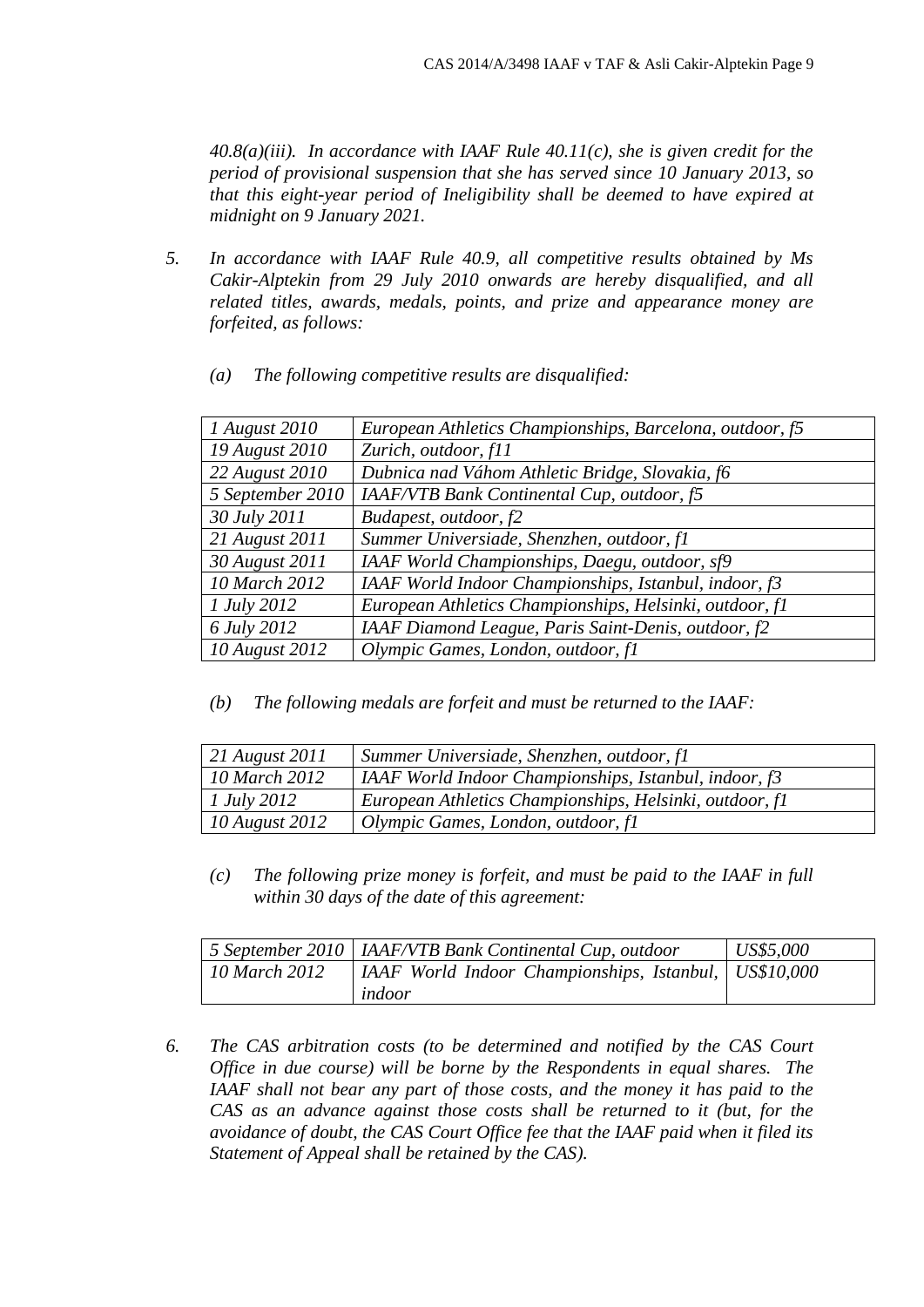- *7. Each party will bear its/her own legal and other costs incurred in connection with this arbitration, save that Ms Cakir-Alptekin and the TAF are jointly and severally liable to pay the IAAF an agreed sum as a contribution towards its costs, to be paid within 14 days of the date of this agreement.*
- *8. In the event that Ms Cakir-Alptekin and/or the TAF fails to pay any amount due under this agreement by the applicable deadline, the IAAF may collect such amount by any lawful means at its disposal, including (without limitation) by setting it off against any sums that would otherwise be payable by the IAAF to Ms Cakir-Alptekin and/or the TAF.*
- *9. The parties hereby request that the CAS Panel issue a Consent Arbitral Award incorporating the terms of this agreement. The parties acknowledge and agree that, pursuant to CAS Code Article R59, that award will be made public by the CAS, and/or may be publicised by any of the parties.*

| Name: |                                              | Date:  June 2015 |
|-------|----------------------------------------------|------------------|
|       | Name:                                        |                  |
|       | Position:                                    |                  |
|       | For and on behalf of the IAAF                |                  |
| Name: |                                              | Date:  June 2015 |
|       | Name:                                        |                  |
|       | Position:                                    |                  |
|       | For and on behalf of the                     |                  |
|       | <b>Turkish Athletics Federation</b>          |                  |
| Name: |                                              | Date:  June 2015 |
|       | Name:                                        |                  |
|       | Position:                                    |                  |
|       | For and on behalf of Ms Asli Cakir-Alptekin" |                  |

- 33. Under Swiss Law, an arbitration tribunal has authority to issue an award embodying the terms of the parties' settlement if the contesting parties agree to a termination of their dispute in this manner. The Panel's ratification of their settlement and its incorporation into this consent award serves the purpose of enabling the enforcement of their agreement.
- 34. Moreover, in accordance with Article R42 of the CAS Code:

"*[...] Any settlement agreement may be embodied in an arbitral award rendered by consent of the parties.*"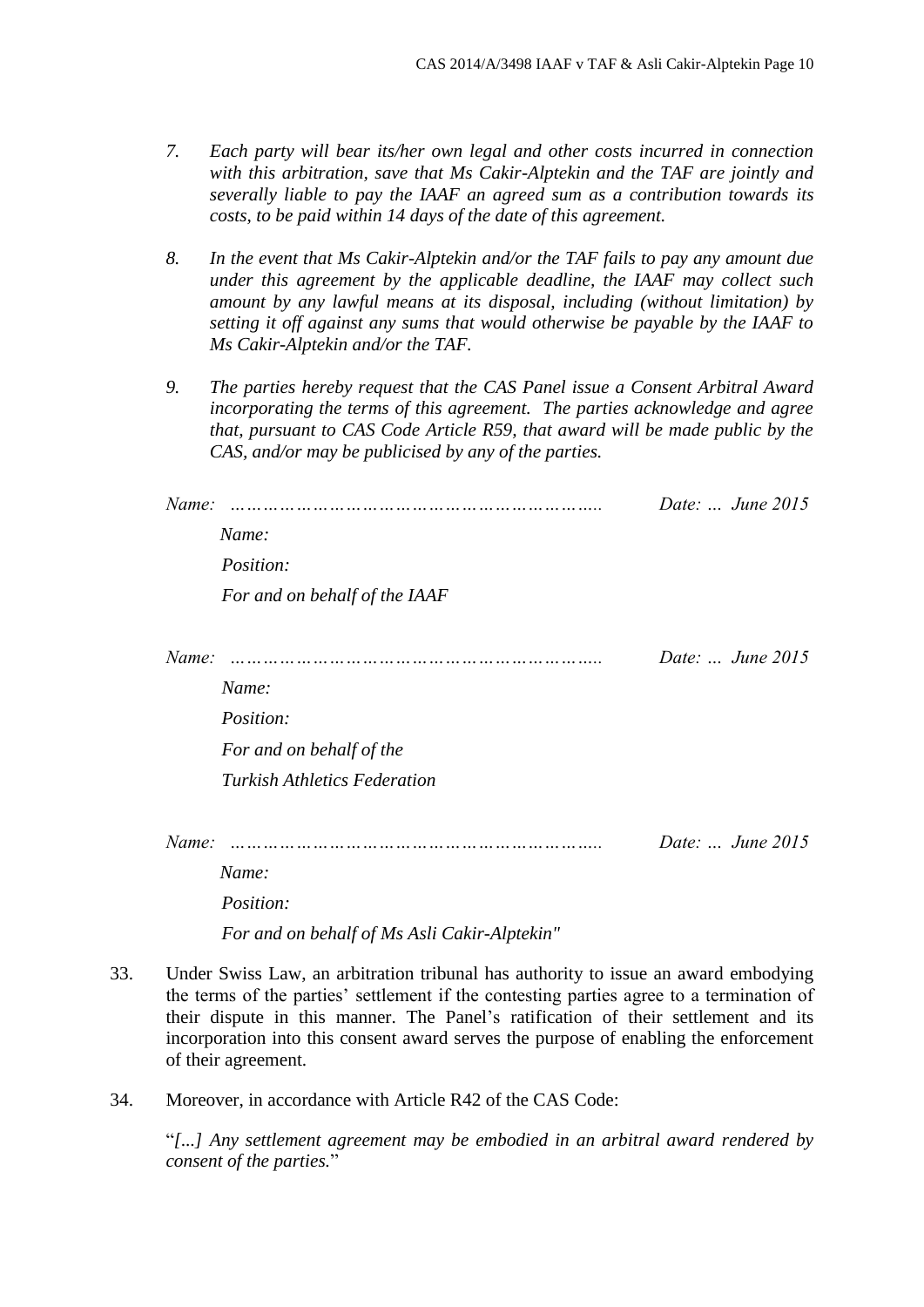- 35. The parties have requested that the Panel ratify and incorporate the Settlement Agreement reproduced in Paragraph 32 above into a Consent Award. It is the task of the Panel to verify the *bona fide* nature of the Settlement Agreement to ensure that the will of the parties has not been manipulated by them to commit fraud and to confirm that the terms of the Settlement Agreement are not contrary to public policy principles or mandatory rules of the law applicable to the dispute.
- 36. After reviewing the terms of the Settlement Agreement, the Panel finds no grounds to object or to disapprove of the terms of the Settlement Agreement and is satisfied that the Settlement Agreement constitutes a *bona fide* settlement of the dispute brought to its attention, with the exception of the clarification contained in paragraph 41 and item 4 of this Consent Award below relating to clause 6 of the Settlement Agreement.
- 37. In view of the above, and in particular of the joint request made by all parties, the present Consent Award puts an end to the arbitration procedure *CAS 2014/A/3498 IAAF v TAF & Asli Cakir-Alptekin* on the terms indicated in the Settlement Agreement and those detailed below.
- 38. The above conclusion, finally, makes it unnecessary for the Panel to consider the other requests submitted by the parties to the Panel. Accordingly, all other prayers for relief are rejected.

## **IV. COSTS**

39. Article R64.4 of the CAS Code provides that:

"*At the end of the proceedings, the CAS Court Office shall determine the final amount of the costs of arbitration, which shall include the CAS Court Office fee, the administrative costs of the CAS calculated in accordance with the CAS scale, the costs and fees of the arbitrators, the fees of the ad hoc clerk, if any, calculated in accordance with the CAS fee scale, a contribution towards the expenses of the CAS and the costs of witnesses, experts and interpreters.*"

40. Article R64.5 of the CAS Code provides that:

"*In the arbitral award, the Panel shall determine which party shall bear the arbitration costs or in which portion the parties shall share them. As a general rule, the Panel has discretion to grant the prevailing party a contribution towards its legal fees and other expenses incurred in connection with the proceedings and, in particular, the costs of witnesses and interpreters. When granting such contribution, the Panel shall take into account the complexity and outcome of the proceedings, as well as the conduct and the financial resources of the parties*."

41. In the case at hand, the parties agreed that the costs of the arbitration, which shall be determined and separately communicated to the parties by the CAS Court Office, shall be borne by the Respondents in equal parts: 50% of the costs to be paid by the TAF and 50% to be paid by the Athlete. As a consequence, the money the IAAF has paid to the CAS as an advance against those costs shall be reimbursed to it by the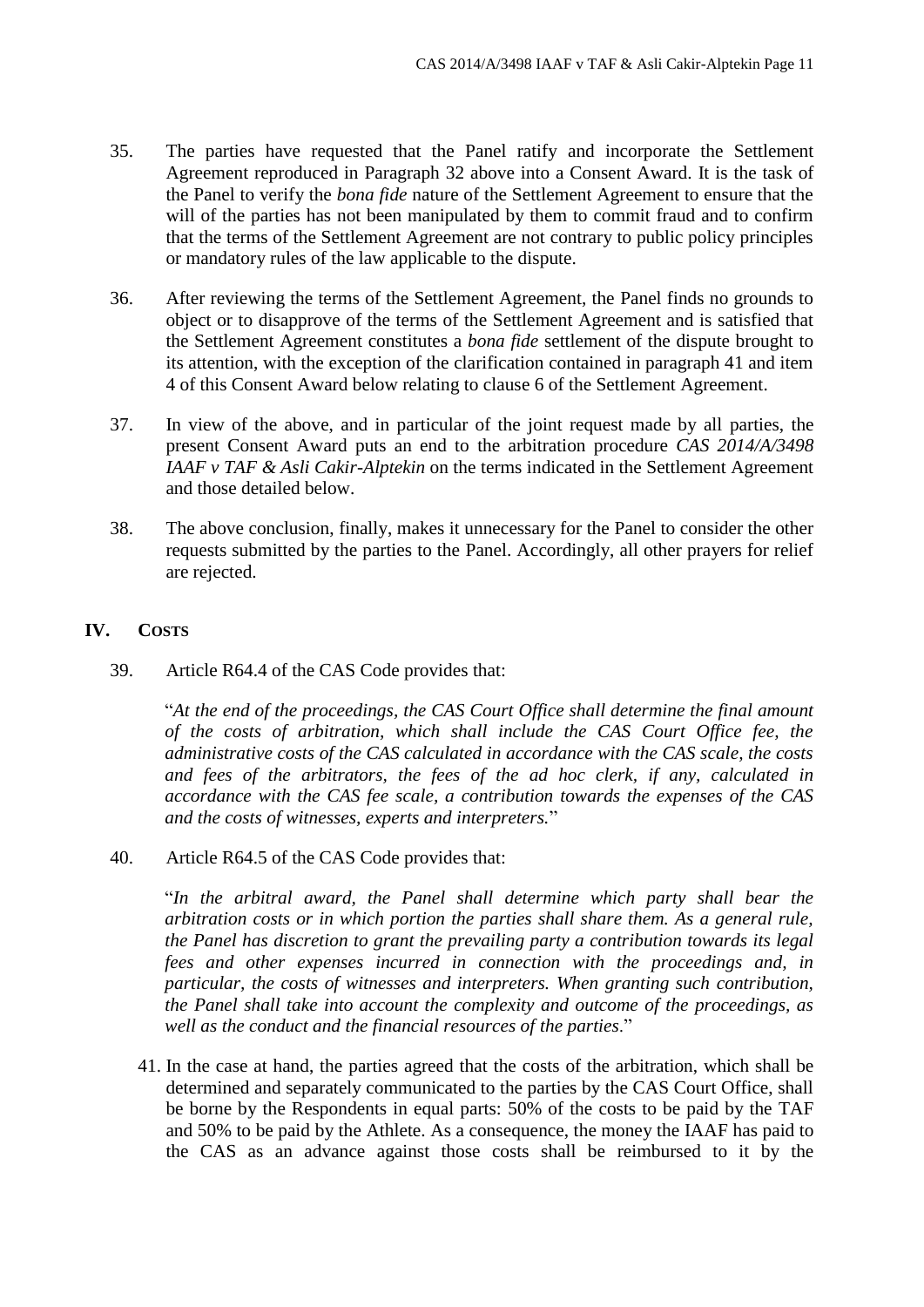Respondents. The CAS Court Office fee that the IAAF paid when it filed its Statement of Appeal shall not be reimbursed.

- 42. The parties further agreed that each party shall bear its own legal costs and expenses incurred in connection with this arbitration, except that the TAF and the Athlete shall be jointly and severally liable to pay the IAAF an agreed sum as a contribution towards its costs in this matter. The Panel does not see any reason to deviate from the agreement reached by the parties on these matters, which is therefore confirmed by the present Consent Award.
- 43. The final amount of the costs, including the CAS Court Office fee, the administrative costs of the CAS, the costs and fees of the Panel and a contribution to the expenses of the CAS, shall be communicated separately to the parties by the CAS Court Office (see article R64.4 of the CAS Code).